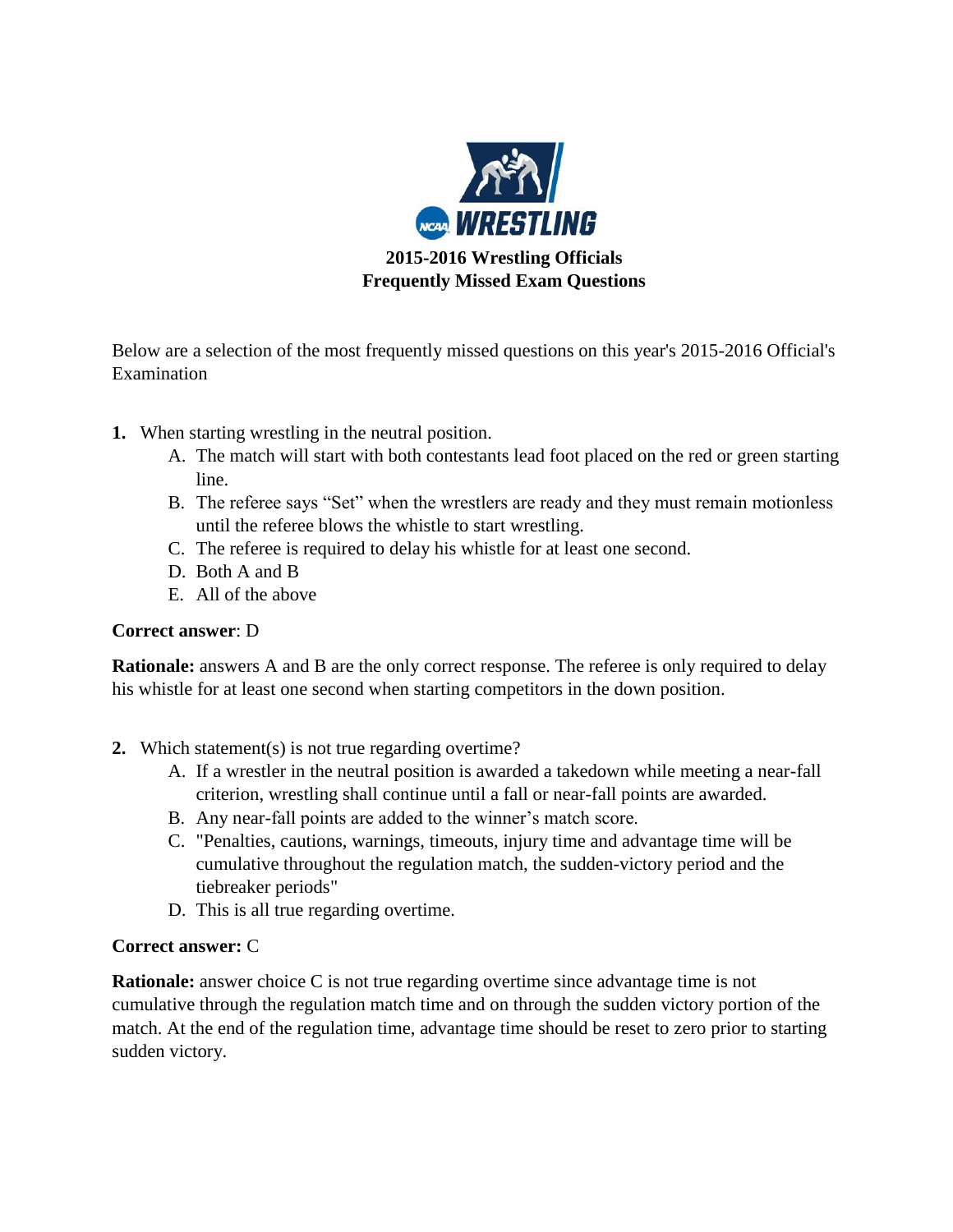- **3.** When starting wrestlers in the offensive and defensive position, what amount of delay in blowing the whistle is acceptable after the second "set" announcement has been given?
	- A. One second.
	- B. Two seconds.
	- C. Three seconds.
	- D. All of the above.

### **Correct answer:** D

**Rationale:** the correct answer to this is D because the rule states that the delay must be at least a minimum of one second. Two second and three second whistle delays are both acceptable and allowable within the rule book.

- **4.** If an offensive wrestler wishes to execute a waist and ankle ride, how long can he hold the ankle before he will be penalized for stalling?
	- A. Less than five seconds
	- B. Five seconds or more
	- C. 10 seconds or more
	- D. No time, this move is an automatic stall call.

### **Correct answer:** A

**Rationale:** the correct answer is A because per the rule book once the referee gets to the fifth count the match should be stopped to indicate the stalling warning. Answering B would not be correct because at the five second point there is a mandatory stalling call, meaning that five seconds or anytime beyond that are not allowed.

- **5.** Wrestler A, who is in the offensive position, drops down with both of his arms onto wrestler B's lower leg. Wrestler A gets stuck in this position because wrestler B is forcing his head to the mat, what should you as the official do in this situation?
	- A. Continue your verbal and visual count on wrestler A.
	- B. Call an immediate stalemate and restart the match.
	- C. Discontinue your verbal and visual count until wrestler B has released the pressure on the head of wrestler A.
	- D. Call wrestler B for stalling.

### **Correct Answer**: A

**Rationale:** the answer to this question is an important component in helping individuals to make the proper call. When dealing with rule 5.9.3 it is important to remember that the offensive wrestler takes on the responsibility to work up once they drop-down below the buttocks. The fact that wrestling continues and the offensive wrestler may get stuck in a certain position does not relieve them of this responsibility to release or improve the hold. Therefore, the proper call would be to continue your verbal and visual count on wrestler A.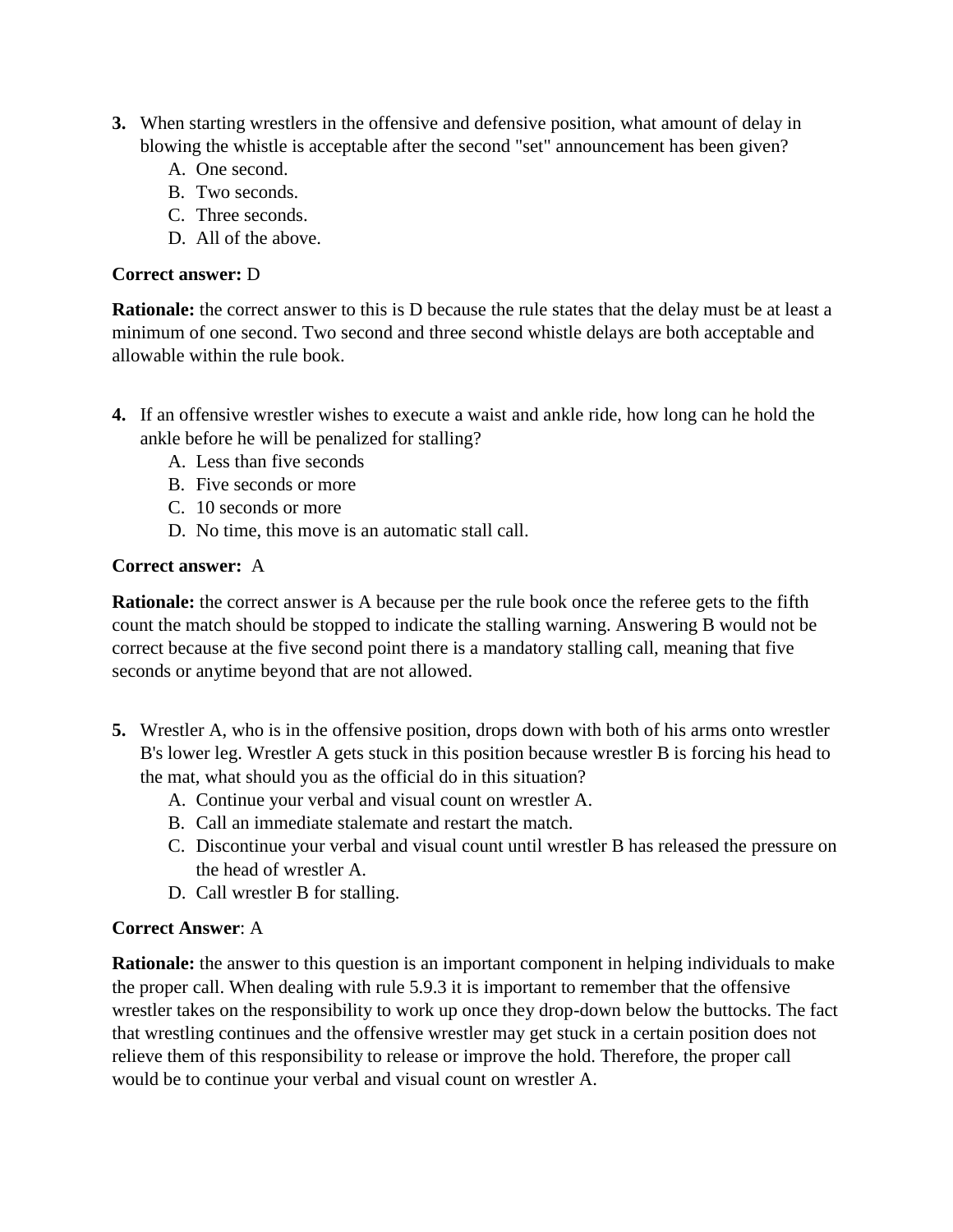**6.** Video Q2: After watching the accompanying video clip please make the appropriate referees call.

Rules video #2:<http://ncaawrestling.arbitersports.com/front/107525/Video/player/3409/5915>

- A. Out of bounds stalling by pushing on green.
- B. Out of bounds stalling by pulling on red.
- C. Action
- D. Out of bounds stalling on red.

# **Correct answer:** D

**Rationale:** as I have previously stated, it is important for officials to understand that the 5.9.2 neutral out of bounds stalling rule is identifying the athlete(s) who force an out of bounds call unnecessarily, or for no reason. Rule 5.9.2 is not about determining which athlete has been, or is being, more aggressive during the match. This question showed a video in which the wrestler in the red ankle bands was being aggressive, but then decided to force a neutral restart for no reason, this is a clear stalling violation.

**7.** Video Q1: After watching the accompanying video clip please select the appropriate referees call

Rules video #1:<http://ncaawrestling.arbitersports.com/front/107525/Video/player/3408/5914>

- A. Out of bounds stalling by pushing on red.
- B. Out of bounds stalling on green.
- C. No call, restart the match the center.
- D. Action

# **Correct answer:** B

**Rationale:** the correct answer is B because the wrestler wearing the green ankle bands backed out of bounds for no reason. It is not stalling by pushing on red because the wrestler with the green ankle bands made little to no effort to circle back in bounds. The wrestler in the red ankle bands (or any wrestler for that matter) should not be called for stalling by pushing if the wrestler with his back to the out of bounds line makes minimal to no effort to circle back into the competition area. If however, the wrestler who backed out of bounds had made a substantial effort to circle in and the wrestler in the red ankle bands had blocked or impeded him and forced an out of bounds call, then it most certainly would have been called out of bounds stalling by pushing on red. A few important and **basic points** to remember with rule 5.9.2:

- a. Wrestler(s) are not allowed to go out of bounds for no reason, a stalling call should be made on one or both wrestlers each time this occurs.
- b. A wrestler is not allowed to push another wrestler out of bounds who is actively trying to circle in bounds, the pusher shall be called for stalling.